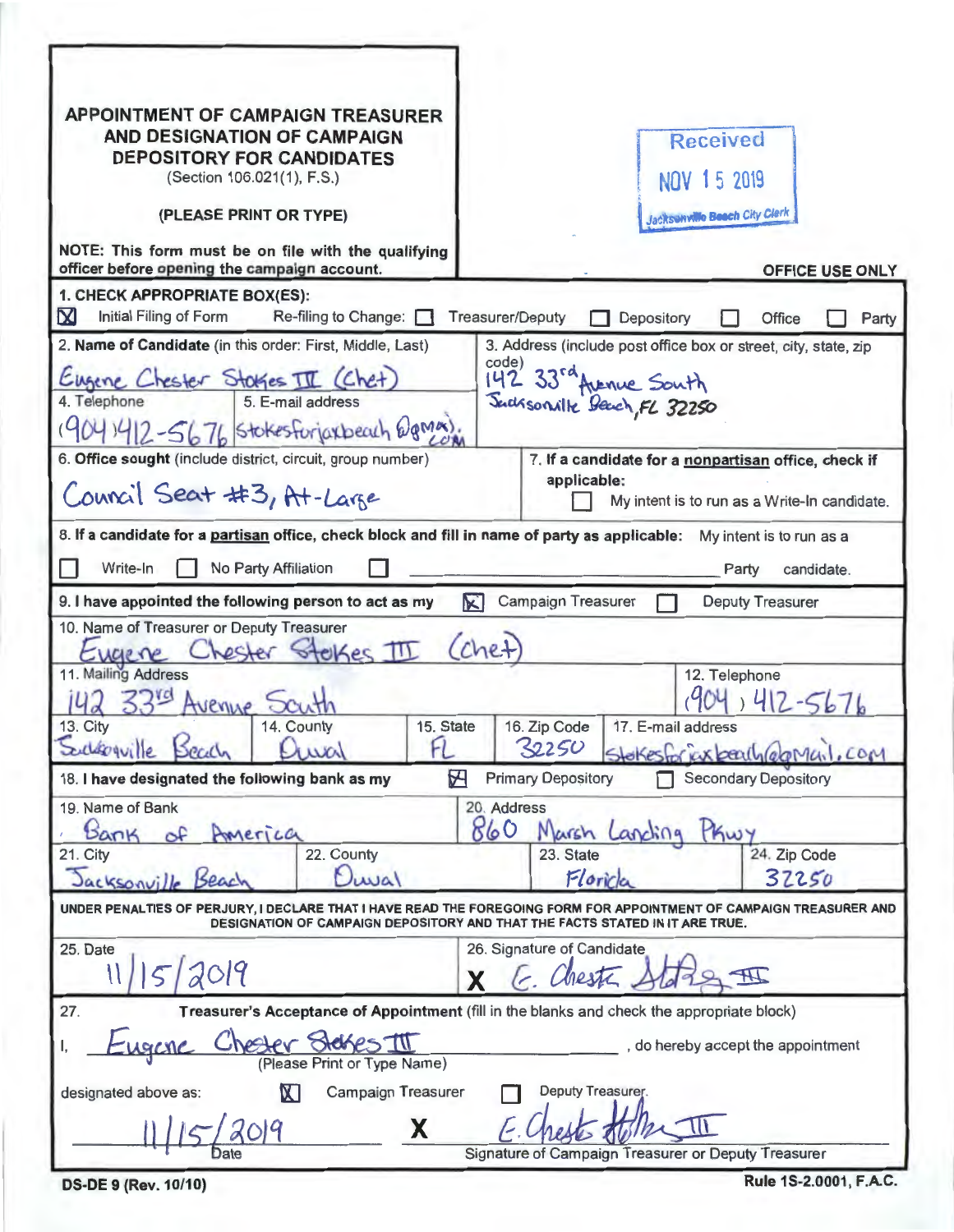OFFICE USE ONLY **STATEMENT OF Received CANDIDATE**  NOV 1 5 2019 (Section 106.023, F.S.) (Please print or type) **Jacksonville Beach City Clerk** 1, Eugene Chester Stothes  $91$ candidate for the office of *Conneil* <del>Seat #3, At</del> *Large.* have been provided access to read and understand the requirements of Chapter 106, Florida Statutes.  $11/15/2019$ X E. Uhest At  $1 \nightharpoonup$ anature of Candidate Each candidate must file a statement with the qualifying officer within 10 days after the Appointment of Campaign Treasurer and Designation of Campaign Depository is filed. Willful failure to file this form is a first degree misdemeanor and a civil violation of the Campaign Financing Act which may result in a fine of up to \$1,000, (ss. 106.19(1)(c), 106.265(1), Florida Statutes).

DS-DE 84 (05/11)